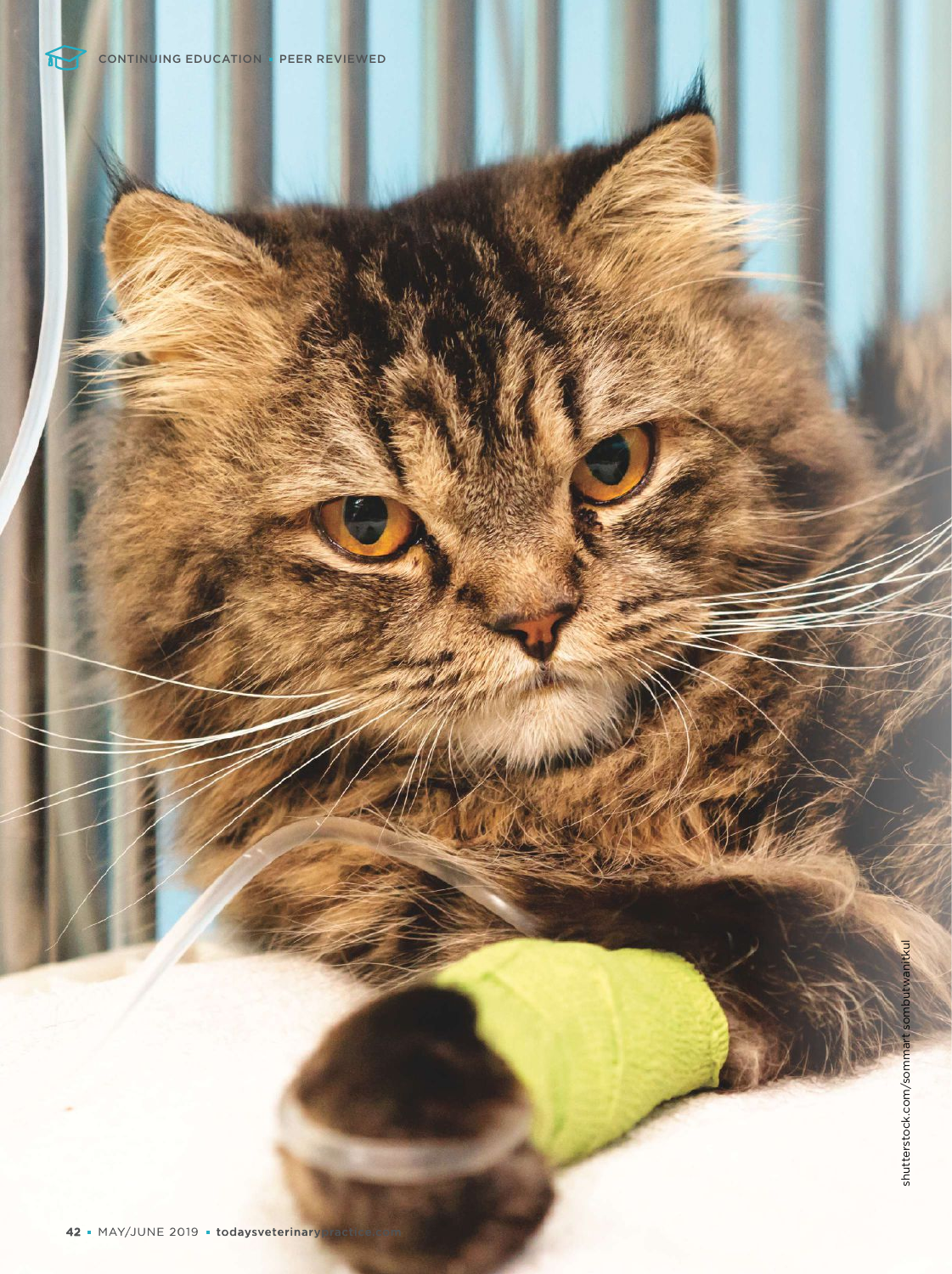#### CONTINUING EDUCATION

# INTERNAL MEDICINE

# **Fluid Therapy in Critical Care**

*Leo Londoño, DVM, DACVECC University of Florida College of Veterinary Medicine* 

Intravenous (IV) fluid administration is probably the most frequently used therapy in veterinary hospitals. Aggressive IV fluid resuscitation in emergent patients and continuous IV fluid administration in hospitalized patients have long been considered fundamental in the management of critically ill animals. However, research into whether the type and volume of fluids infused can contribute to comorbidities and decrease the chances of a favorable outcome continues. This article reviews new trends in fluid therapy in human and veterinary critical care medicine and provides some clinical guidelines for fluid administration based on these trends (**FIGURE 1**).

# TRENDS IN CRITICAL CARE MEDICINE

Avoidance of Synthetic Colloid Solutions Colloid fluids include natural colloids (e.g., plasma products, purified albumin solutions)

and synthetic colloids (e.g., hydroxyethyl starch [HES], dextrans, gelatins). Colloid solutions contain large molecules (molecular weight <10,000) that do not readily filter across the vascular membrane, an effect that increases the colloid osmotic pressure (COP) of the intravascular space and leads to fluid retention within the vasculature. The most commonly used synthetic colloid products are composed of HES molecules suspended in an isotonic crystalloid solution.

The use of colloids has been very popular in critical care because these fluids persist longer in the vasculature and require less volume than crystalloids to achieve hemodynamic goals. Based on their effect on COP, it was also believed that synthetic colloids could draw edema fluid from the interstitium and extravascular spaces into the intravascular space in patients with edema secondary to hypoalbuminemia or vascular leakage due to endothelial dysfunction.

#### **PRIMUM NON NOCERE**

When used appropriately, IV fluids can improve outcomes in the most critically ill animals. However, inappropriate IV fluid therapy can have harmful effects.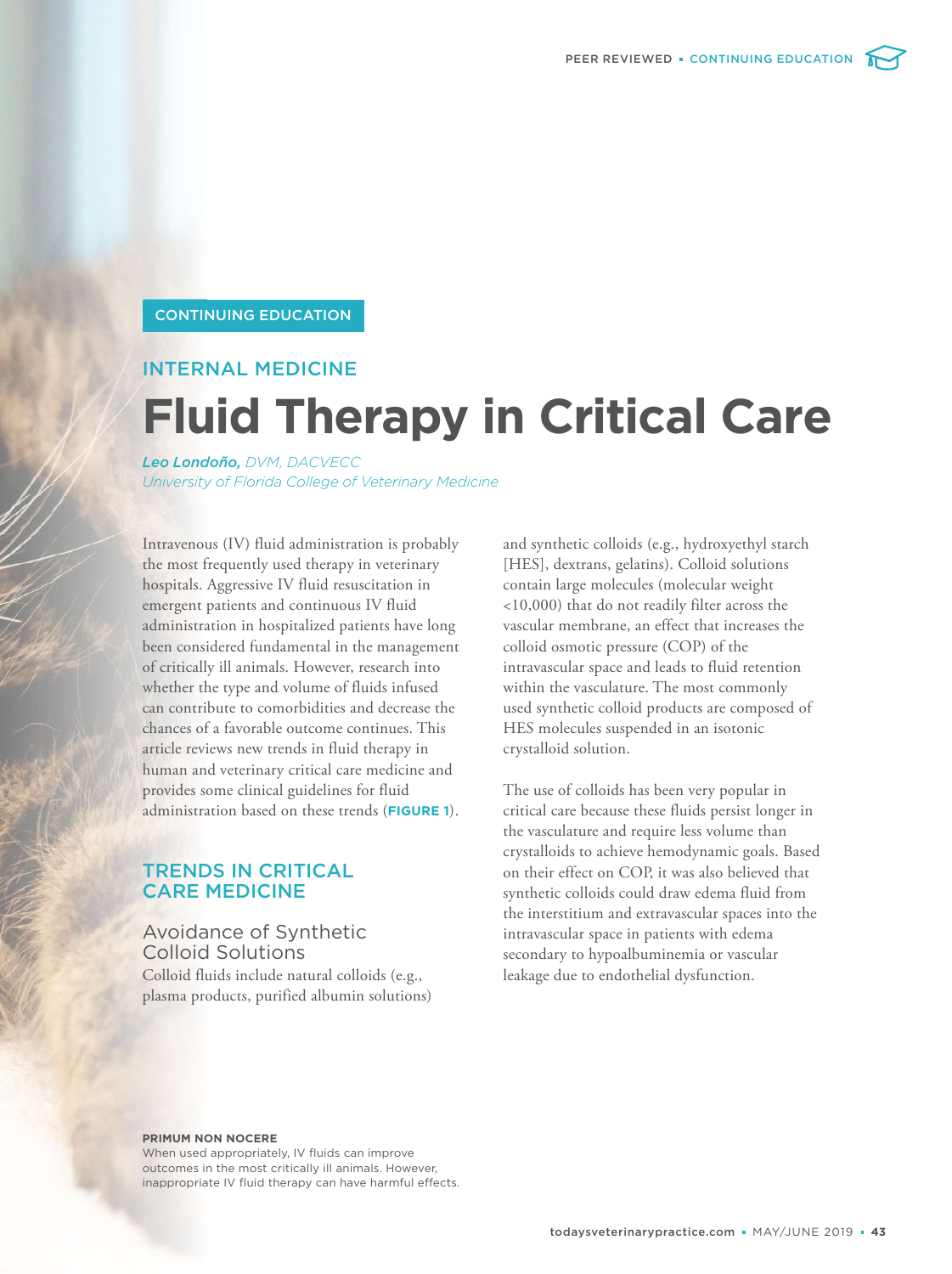Despite the promising perceived benefits of colloid use, revision of the Starling forces and the effect of the endothelial glycocalyx in vascular permeability has shown that the benefits of natural and synthetic colloids do not apply to critically ill human patients with perfusion abnormalities at the capillary level.<sup>1</sup> Several studies in people have shown that colloids are not superior to crystalloids for intravascular fluid replacement in critical illness.<sup>2-4</sup> In people with severe sepsis, the use of synthetic colloid solutions is associated with higher mortality rates and higher incidence of acute kidney injury (AKI),<sup>5</sup> increased need for renal replacement therapy,<sup>3</sup> and coagulopathies. Over the past decade, the body of literature against the use of synthetic crystalloids in critically ill people, particularly those with sepsis, has grown extensively. The 2016 Surviving Sepsis Campaign has published a strong recommendation against the use of HES solutions for intravascular volume replacement.<sup>6</sup> Despite the lack of studies evaluating the effects of colloids in critically ill animals, a recent international study evaluating the use of synthetic colloids in veterinary practices showed that 70% of the survey respondents have limited the use of these products because of safety concerns.<sup>7</sup>

# Use of Chloride-Restrictive Fluid Therapy

Given the current controversy and body of literature in human medicine against the use of colloids in the critically ill, crystalloids have been selected as the main fluid type for intravascular volume replacement and

initial resuscitation in people. The next question for the veterinarian is, what type of crystalloid fluids is most beneficial in critical illness? Normal (0.9%) saline, lactated Ringer's solution (LRS), Normosol-R (pfizer. com), and Plasma-Lyte A [\(baxter.com\)](http://baxter.com) are among the most common isotonic fluids used for fluid replacement. The chemical composition of these fluids is described elsewhere,<sup>8</sup> but the chloride concentration of isotonic crystalloid solutions has been a major emphasis of research in critical illness.

A rat model of sepsis that compared 0.9% saline with the more balanced crystalloid Plasma-Lyte A for fluid therapy identified worse kidney function in the saline group (83% versus 28%).<sup>9</sup> The concentration of chloride in 0.9% saline solution (154 mEq/L) is higher than that of plasma in healthy animals (average: 110 mEq/L [dogs], 120 mEq/L [cats]) and other balanced crystalloids (e.g., LRS, 109 mEq/L; Plasma-Lyte, 103 mEq/L; Normosol-R, 98 mEq/L). In human and animal studies, supraphysiologic concentrations of chloride delivered to the renal tubules induce renal afferent vasoconstriction with a subsequent decrease in renal blood flow and glomerular filtration rate (GFR).10,11 Such concentrations also increase the risk of AKI in the critically ill.<sup>12</sup>

The mortality rates in people with sepsis and septic shock have been demonstrated to be lower when chloride-restrictive resuscitation is implemented.13,14 A study that evaluated the use of balanced crystalloids compared with 0.9% saline solution in trauma patients showed that resuscitation with Plasma-Lyte A resulted



**FIGURE 1.** New trends of fluid therapy in veterinary emergency and critical care.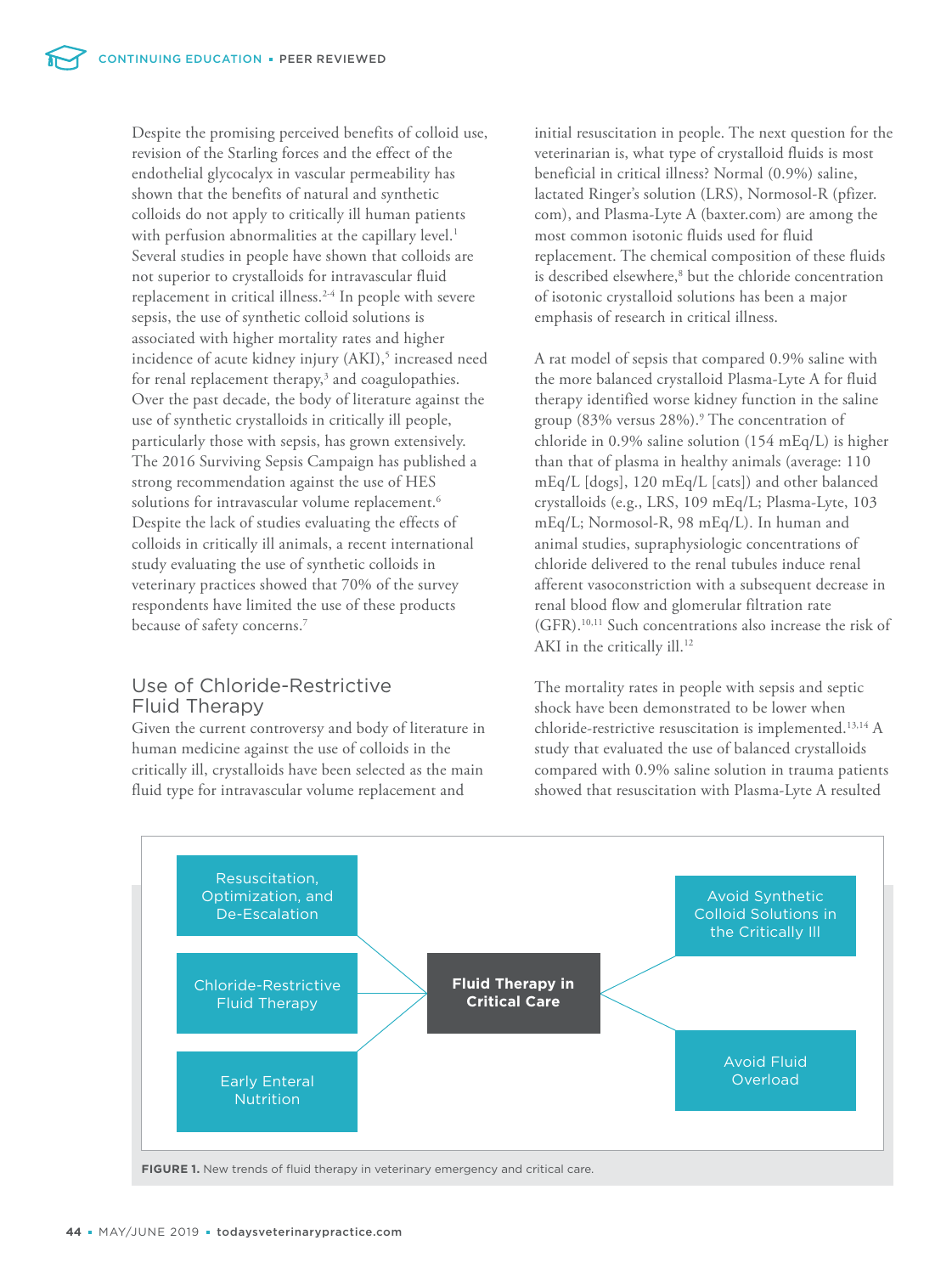

in more rapid correction of systemic acidosis, persistent clearance of base deficit, and higher urine output than did saline.<sup>15</sup> The acidifying effects of 0.9% saline solution should therefore be considered when choosing the type of resuscitation fluid for the critically ill. Among replacement crystalloid fluids, 0.9% saline has no buffer capacity and the most acidifying effects.

Indications for the use of chloride-rich solutions such as 0.9% saline in veterinary medicine are to correct hypochloremic metabolic alkalosis in patients with upper gastrointestinal (GI) obstruction, to promote calciuresis in patients with hypercalcemia, and to correct mild hypernatremia when rapid correction may have neurologic consequences.

# Use of Resuscitation, Optimization, and De-escalation

When used appropriately, IV fluids can improve outcomes in the most critically ill animals. However, overzealous or inappropriate IV fluid therapy can have harmful effects. Based on human medicine guidelines, fluid therapy in an emergent patient should be considered as a drug therapy with a dose-response relationship and side effects.<sup>16</sup>

Prompt resuscitation with IV fluid therapy to correct hypoperfusion of vital organs is indicated for animals that present with acute onset of illness and systemic signs of shock (hypovolemic, distributive, or septic) and that do not have cardiac disease. Optimization of macrovascular parameters such as heart rate, systemic blood pressure, capillary refill time, and mentation changes, or other clinical markers such as lactate, is used in techniques such as goal-directed therapy to guide administration of IV fluids in the management of life-threatening conditions. Tissue perfusion can then be optimized and maintained by using fluid titration, with conservative use of fluid boluses as needed during the first hours of hospitalization, and early use of

vasopressors as indicated by the underlying etiology leading to cardiovascular collapse. This is followed by de-escalation of IV fluids after the initial hours of hospitalization and once the patient has been stabilized (**FIGURE 2**).<sup>16</sup>

Veterinarians should aim to maintain their patients at a zero fluid balance. Daily fluid balance can be measured by calculating the difference between all intakes (IV fluids, IV constant-rate infusions, enteral/parenteral nutrition) and all outputs (urine production, GI losses), not including insensible losses. In human patients with severe pulmonary disease, the use of a negative fluid balance or restrictive fluid therapy has been associated with decreased mortality and improvement of pulmonary function.<sup>17,18</sup>

# Avoidance of Fluid Overload

Fluid overload is defined as a >10% increase in basal body weight during hospitalization. In several studies of critically ill people, a positive fluid balance has been associated with increased mortality, longer hospitalization periods, and requirement of renal replacement therapies.19,20 Critically ill dogs have also



**FIGURE 3.** Chemosis in a dog with fluid overload.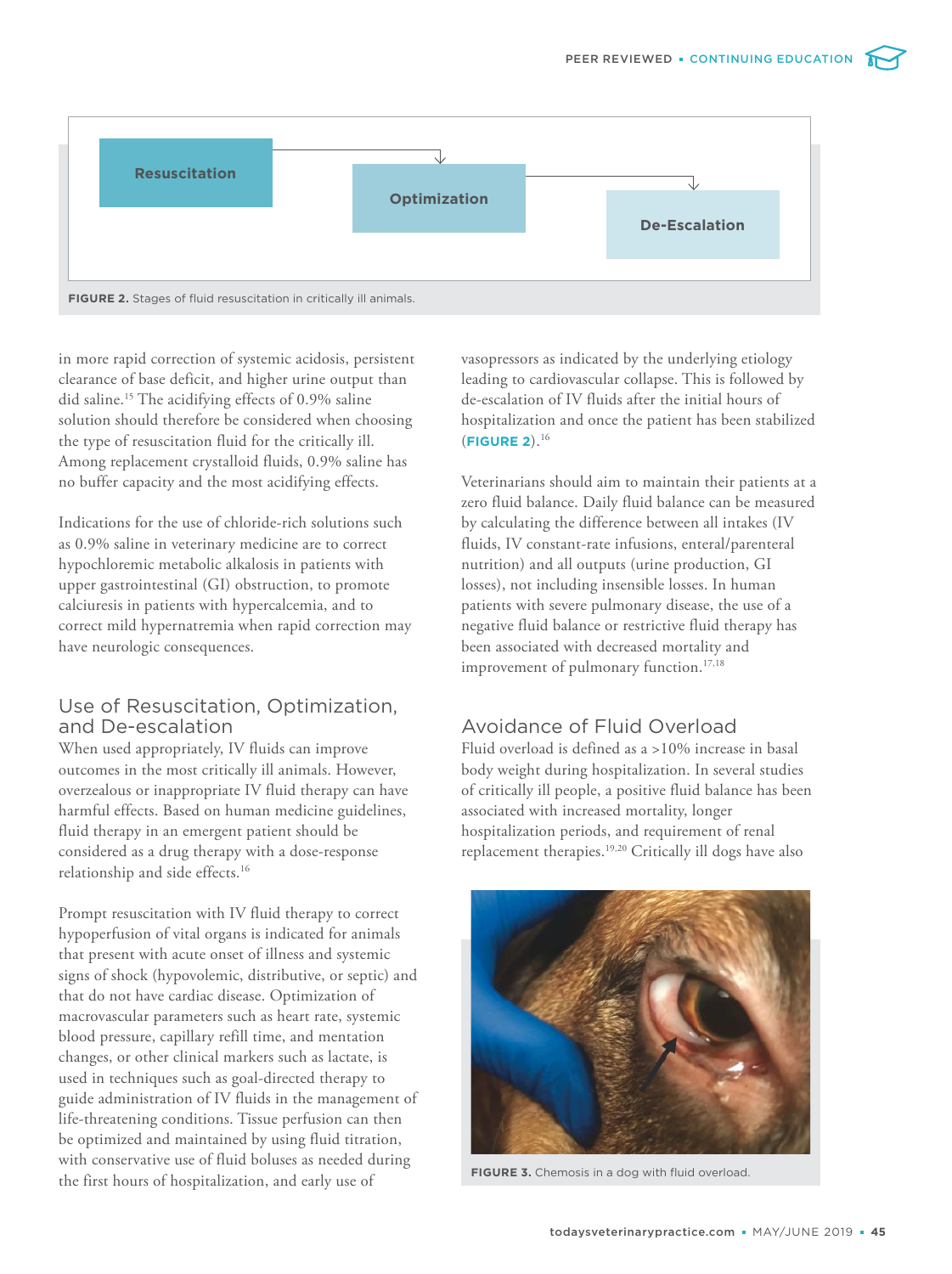been identified to have a greater risk of fluid overload with subsequent increased risk of mortality. In one study, dogs that developed fluid overload had a 50% mortality rate.<sup>21</sup>

One of the major pitfalls in veterinary medicine is the lack of close monitoring of body weight in the most critically ill. In the author's experience, many cases of oligo-anuric AKI that are referred for hemodialysis have a positive fluid balance from overzealous fluid therapy and lack of close monitoring for body weight increase or other clinical signs of edema (**FIGURE 3**). The physiologic consequences of aggressive fluid therapy, even in patients with renal dysfunction, range from disruption of important cellular processes to severe multiorgan dysfunction (**BOX 1**).<sup>22</sup>

# Use of Early Enteral Nutrition

The systemic benefits associated with early enteral nutrition in critically ill animals are incalculable. It cannot be emphasized enough that early nutrition plays a key role in the management of animals with acute illness. Delaying enteral nutrition is recommended only in critically ill people with uncorrected shock, persistent hypoxia and acidosis, ongoing upper GI bleeding, GI obstruction, severe gastric fluid retention, or abdominal compartment syndrome.<sup>23</sup>

The use of nasogastric/nasoesophageal tubes in small animals has been increasing in clinical practice and is improving the management of the most critically ill.

#### **BOX 1 Major Physiologic Consequences of Fluid Overload**

- Disruption of phosphorylation and membrane polarization
- Increased production of tumor necrosis factor-α and interleukins
- Altered glucose metabolism and insulin release
- Decreased cardiac output
- **Increased pulmonary vascular leakage**
- Increased renal edema and decreased GFR
- Increased gut permeability and ileus
- Decreased soft tissue healing
- Dilution of coagulation factors and increased risk of hemorrhage

These tubes do not require general anesthesia or heavy sedation for placement and for the most part do not cause major discomfort to the animal. When calculating fluid balance, enteral nutrition should be included in the sum of all the intakes. In patients without fluid losses and a zero or positive fluid balance, enteral nutrition can replace IV fluid supplementation and provide a more physiologic delivery of daily water requirements.

# FLUID ADMINISTRATION IN SPECIFIC DISEASE CONDITIONS

**BOX 2** lists some of the most common reasons for IV fluid resuscitation in veterinary medicine. Despite the recognized benefits of fluid therapy in these situations, evidence-based medicine is rarely applied, and the fluid choice and volume administered are often inappropriate. In many cases, inappropriate fluid regimens do not lead to overt harmful effects because the kidneys and cardiovascular system compensate for the excessive volume or supraphysiologic load of electrolytes delivered, but in some cases, inadequate fluid therapy leads to exacerbation of cardiovascular, respiratory, and renal dysfunction in the critically ill.

A major mistake in veterinary medicine is the inappropriate replacement of fluid deficits by delivering fluid to the patient in terms of maintenance rates and not calculated volume over a target of time. For example, giving an animal 2 times the maintenance rate of fluids for replacement of a 6% volume deficit may take over 24 hours. Instead, the desired volume to be replaced should be divided in a short period of time (6 to 12 hours), in addition to maintenance rate of fluids and calculated ongoing losses.

Increasing evidence in the human and veterinary literature demonstrates that specific disease conditions require appropriate prescription fluid therapy and an understanding of the possible adverse effects of fluid therapy. Following is some information regarding the approach to IV fluid therapy in common disease states observed in critically ill small animal patients.

## Anemia

Correction of intravascular volume deficits is essential in stabilizing anemic animals. Normally, oxygen delivery to cells exceeds oxygen consumption by a factor of 3 or 4 under resting conditions. If lower hemoglobin concentrations lead to decreased oxygen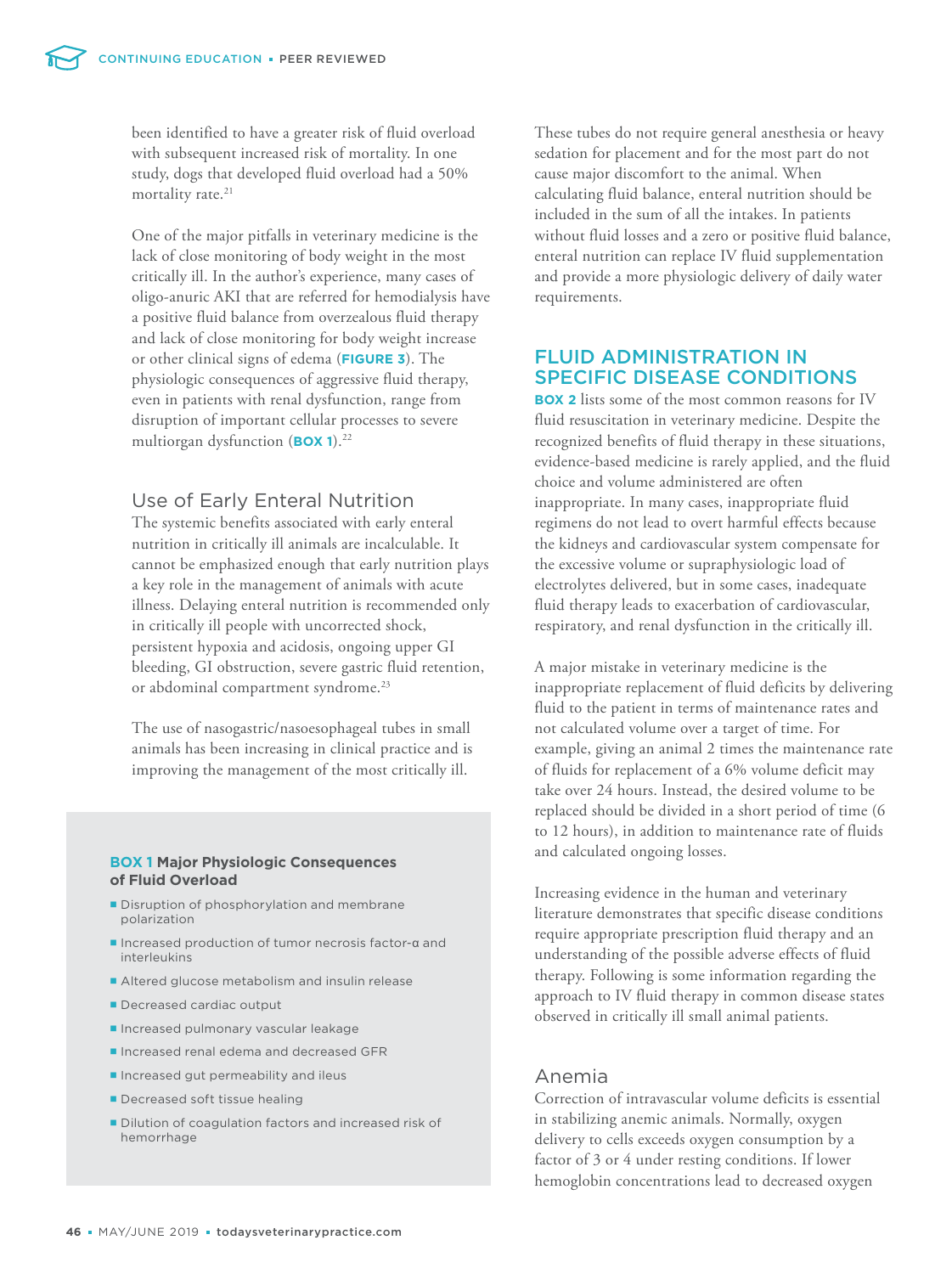delivery, oxygen consumption can remain constant because the cells can increase the amount of oxygen extracted from each hemoglobin molecule.

However, in anemic animals with fluid deficits, oxygen delivery is compromised by not only low concentrations of hemoglobin but also the decreased ability of red blood cells to reach hypovolemic tissues. Although many veterinarians consider dilution of the circulating cell mass an indication for delaying fluid therapy in anemic animals, volume deficits should be corrected to allow the remaining red cells to deliver oxygen. Fluid therapy must be used as described above with goal-directed resuscitative efforts and rapid de-escalation until blood products become available.

The approach to fluid therapy in patients with anemia from hemorrhagic shock (**TABLE 1**) takes into account the cause of hemorrhage and the cause and timing of blood loss. For example, in animals with acute hemorrhage and risk of exsanguination from trauma, rupture of an intracavitary neoplasm (e.g., splenic hemangiosarcoma), or coagulopathy, permissive hypotension and volume-restricted resuscitation strategies are advocated to prevent blood clot dislodgment and exacerbation of hypovolemic shock.<sup>13</sup> These strategies are implemented after a surgical plan has been established to stop the source of bleeding or blood products become available to replace the components lost.

In animals with ongoing causes of anemia (e.g., immune-mediated hemolysis, chronic inflammation, chronic kidney disease, GI or external parasitism), initial fluid therapy should be guided to rapidly correct fluid deficits or percent dehydration over several hours. If the patient requires a blood transfusion, the use of separate IV access lines (2 IV catheters) is encouraged to rapidly correct both anemia and intravascular volume deficits, with rapid optimization of macrovascular parameters and correction of decreased oxygen delivery to tissues. If the patient is hypotensive or has severe signs of hypovolemic shock due to the combination of anemia and decreased intravascular fluid volume, a bolus of crystalloids (LRS, Plasma-Lyte 148, or Normosol-R 10-20 mL/kg IV over 10 minutes) can be given to more rapidly correct clinical signs of hypovolemia.

# Cardiomyopathy

Although patients with underlying cardiomyopathies may require fluid therapy because another systemic

#### **BOX 2 Common Reasons for Intravenous Fluid Resuscitation**

- Hypovolemia (traumatic or nontraumatic hemorrhage or GI/renal fluid loss)
- **Distributive shock from sepsis or other** noninfectious causes of systemic inflammation such as pancreatitis or endocrine emergencies (e.g., diabetic ketoacidosis, addisonian crisis)
- **Perioperative hemodynamic optimization**
- Acute or chronic renal disease
- Severe GI disorders

process is causing volume loss, the use of fluid therapy in animals with cardiomyopathies and evidence of pulmonary edema or concern for congestive heart failure is absolutely contraindicated.

Patients that are being treated for congestive heart failure, especially geriatric animals, tend to have an increase in kidney values during hospitalization, most likely due to unmasked chronic renal disease and ongoing cardiorenal syndrome. It is imperative to recognize that increases in renal functional markers such as creatinine are not an indication for IV fluid therapy in animals currently undergoing treatment for congestive heart disease. In these situations, worsening of the pulmonary function leads to decreased oxygen delivery to tissues, especially the kidneys and heart.

### Sepsis and Septic Shock

No specific guidelines are available for IV fluid therapy in animals with signs of systemic inflammatory response syndrome or sepsis; therefore, fluid therapy recommendations (**TABLE 1**) are extrapolated from the international guidelines for management of sepsis and septic shock in people.<sup>6</sup> Some of the recommendations from the Surviving Sepsis Campaign are based on animal studies of sepsis.<sup>6</sup>

# Acute Kidney Injury and Renal Dysfunction

Fluid therapy in hypovolemic patients with AKI is aimed at optimizing cardiac preload and stroke volume to restore systemic blood pressure, cardiac output, and, as a result, renal perfusion pressure (**TABLE 1**). Unfortunately, overzealous fluid therapy without close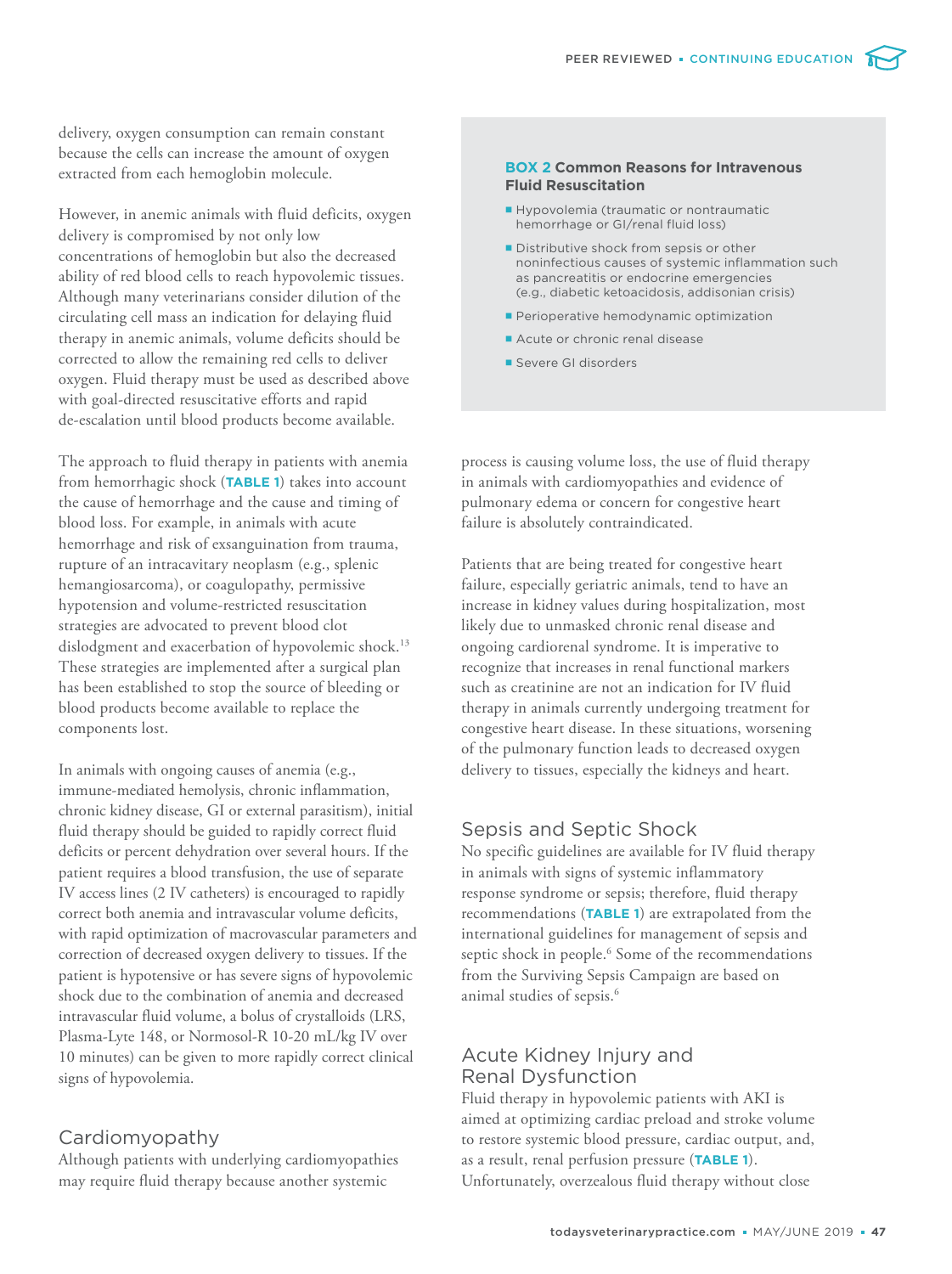| <b>ANEMIA (HEMORRHAGIC SHOCK)</b>                                                                                                                                                                                                                                                                                                                                                                                                                    | <b>SEPSIS</b>                                                                                                                                                                                                                                                                                                                                                                                                                                                                             | <b>ACUTE KIDNEY INJURY OR</b><br><b>DYSFUNCTION</b>                                                                                                                                                                                                                                                                                                                                                                                                                                                                                        |
|------------------------------------------------------------------------------------------------------------------------------------------------------------------------------------------------------------------------------------------------------------------------------------------------------------------------------------------------------------------------------------------------------------------------------------------------------|-------------------------------------------------------------------------------------------------------------------------------------------------------------------------------------------------------------------------------------------------------------------------------------------------------------------------------------------------------------------------------------------------------------------------------------------------------------------------------------------|--------------------------------------------------------------------------------------------------------------------------------------------------------------------------------------------------------------------------------------------------------------------------------------------------------------------------------------------------------------------------------------------------------------------------------------------------------------------------------------------------------------------------------------------|
| <b>1.</b> Administer bolus of hypertonic<br>saline (7.2% or 7.5%): 4 to 5 mL/kg<br>IV over 10 minutes.<br>2. Administer bolus of balanced<br>isotonic fluid (LRS, Plasma-Lyte<br>148, Normosol-R): 10 mL/kg IV over<br>10 minutes.<br>3. Target blood pressure: ≤90 mm Hg<br>4. Reassess after boluses.<br><b>5.</b> If severe hypotension is persistent<br>(systolic pressure <60 mm Hg).<br>repeat once, then consider blood<br>component therapy. | Administer bolus (10-20 mL/kg)<br>of balanced crystalloids for initial<br>resuscitation.<br>Administer fluid boluses (10-20<br>mL/kg) of balanced crystalloids<br>for optimization of hemodynamic<br>variables (e.g., blood pressure,<br>lactate, urine output).<br>Use balanced crystalloids<br>rather than 0.9% saline to avoid<br>hyperchloremia.<br>Avoid use of HES solutions for<br>volume replacement.<br>■ Consider the use of vasopressors<br>early if hypotension is persistent | Avoid fluid overload at all costs.<br>Use fluid resuscitation to restore<br>blood pressure in the acute phase<br>of management, then optimization<br>based on urine output and/or<br>frequent body weight assessment.<br>Avoid synthetic colloids and<br>chloride-rich solutions (e.g., 0.9%<br>saline).<br>■ Closely monitor for polyuria in<br>patients recovering from AKI or<br>postobstructive diuresis.<br>Use balanced solutions in cases<br>of obstructive disease for rapid<br>correction of pH and electrolyte<br>abnormalities. |

#### **Table 1. Approach to Fluid Therapy for Common Conditions**

monitoring of body weight and daily fluid intake is common, with deleterious effects on GFR<sup>11,22</sup> and other organ systems. The choice of fluid also appears to have a pivotal role in renal function and mortality, especially in critically ill and septic human patients, where chloride restriction and avoidance of synthetic colloids may improve outcome and reduce the requirement for extracorporeal blood purification.<sup>2,3,5,9,12-15</sup>

Another major pitfall in the management of animals with AKI or ureteral/urethral obstructions is the lack of identification of polyuric (high-output) phases associated with diuresis. During the recovery phase of AKI, animals can quickly go from an oligo-anuric urine output state to a polyuric phase with sometimes excessive fluid loss. The polyuric phase can be easily missed if urine output and body weight are not monitored in the hospital, or when animals are sent home after functional renal markers such as creatinine and urea start improving.

Similarly, cats commonly develop postobstructive diuresis after alleviation of urethral obstruction.<sup>24</sup> In cases of urinary obstruction, especially in the acute resuscitation phase, the fluid choice should be one that rapidly corrects electrolyte and acid-base imbalances. Two studies have demonstrated that the use of balanced crystalloids (e.g., LRS, Plasma-Lyte) instead of 0.9% saline solution leads to a more rapid correction of electrolyte and pH abnormalities in obstructed cats.<sup>25,26</sup>

# Pulmonary Disease

No specific guidelines exist in veterinary medicine to

help guide fluid therapy in animals with lung disease, so fluid therapy should be judicious and tailored to each patient. Pulmonary conditions such as infectious or aspiration pneumonia and noncardiogenic pulmonary edema can worsen without judicious use of fluids. In these cases, fluid therapy should be titrated on an individual basis.

Fluid therapy can exacerbate pulmonary dysfunction by increasing hydrostatic pressure and endothelial dysfunction caused by inflammation at the level of the pulmonary capillaries, ultimately leading to fluid extravasation and impaired gas exchange.<sup>22</sup> Based on human studies showing better outcomes and decreased need for mechanical ventilation, fluid therapy in an animal with suspected or diagnosed pulmonary disease should be restricted, with the aim of having a zero or negative fluid balance.<sup>27</sup> If a cardiogenic cause of pulmonary edema is suspected, fluid therapy should not be initiated until underlying heart conditions are ruled out.

# Hypoalbuminemia

Albumin is responsible for up to 80% of the oncotic pull within the intravascular compartment. The use of crystalloids in severely hypoalbuminemic animals can lead to further extravasation of water into the interstitial space and worsening of edema in vital organs. As mentioned above, the use of colloids to increase oncotic support and reverse edema is now in question. Crystalloid therapy should be considered as a resuscitation strategy in a hypoalbuminemic animal with severe cardiovascular collapse only when plasma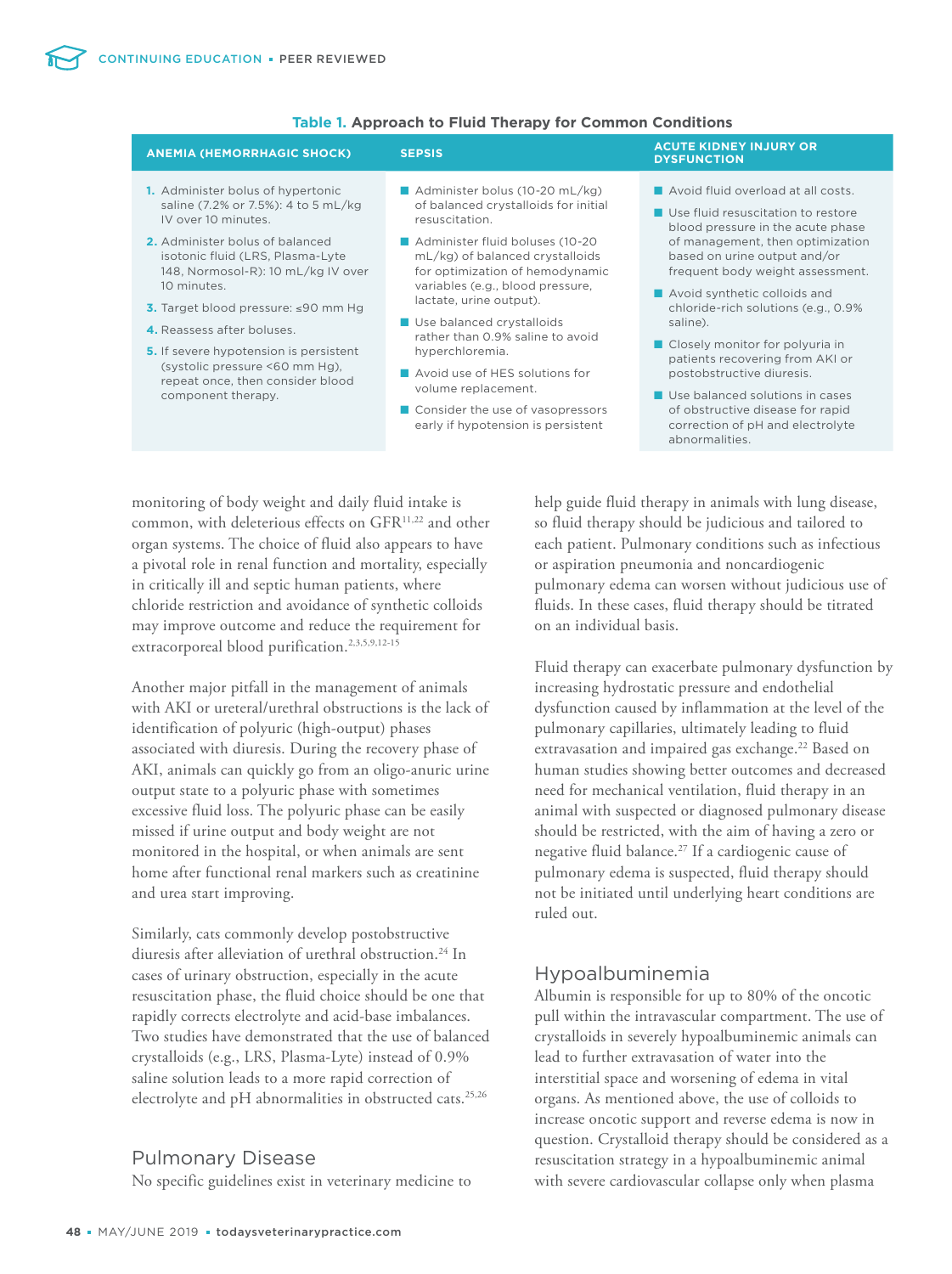

When used, the effects of IV crystalloid fluids are short lived, as 80% of the fluid volume infused leaves the intravascular space within 20 to 30 minutes of administration. The long-term approach for fluid therapy in hypoalbuminemic patients should include early enteral nutrition, which not only can optimize water balance but also improve oncotic support through increased delivery of nutrients to the GI tract.

# Gastrointestinal Disease

GI emergencies are among the most common reasons for prescribing fluid therapy in small animals. Outpatient IV or subcutaneous crystalloid supplementation to correct fluid deficits caused by vomiting, diarrhea, and lack of oral water intake is common practice in veterinary medicine. Appropriate fluid therapy for animals with GI conditions should include calculation of total fluid deficit from physical examination findings along with measurement of ongoing losses and calculation of required daily intake to maintain homeostasis. TVP

#### **References**

- 1. Woodcock TE, Woodcock TM. Revised Starling equation and the glycocalyx model of transvascular fluid exchange: an improved paradigm for prescribing intravenous fluid therapy. *Br J Anaesth*  2012;108:384-394.
- 2. Cochrane Database Syst Rev. 2013 Feb 28;(2):CD000567.
- Myburgh JA, Finfer S, Bellomo R, et al. Hydroxyethyl starch or saline for fluid resuscitation in intensive care. *N Engl J Med* 2012;367:1901-1911.
- 4. Annane D, Siami S, Jaber S, et al. Effects of fluid resuscitation with colloids vs. crystalloids on mortality in critically ill patients presenting with hypovolemic shock: the CRISTAL randomized trial. *JAMA* 2013;310:1809-1817.
- 5. Perner A, Haase N, Guttormsen AB, et al. Hydroxyethyl starch 130/0.42 versus Ringer's acetate in severe sepsis. *N Engl J Med* 2012;367:124-134.
- 6. Rhodes A, Evans LE, Alhazzani W, et al. Surviving Sepsis Campaign: International Guidelines for Management of Sepsis and Septic Shock 2016. *Crit Care Med* 2017;45:486-552.
- 7. Yozova ID, Howard J, Sigrist NE, et al. Current trends in volume replacement therapy and the use of synthetic colloids in small animals: an internet-based survey (2016). *Front Vet Sci* 2017;4:140.
- 8. DiBartola SP, Bateman S. Introduction to fluid therapy. In: DiBartola SP, ed. *Fluid, Electrolyte, and Acid-Base Disorders in Small Animal*  Practice. 4<sup>th</sup> ed. St. Louis, MO: Elsevier-Saunders; 2012:339.
- 9. Zhou F, Peng ZY, Bishop JV, et al. Effects of fluid resuscitation with 0.9% saline versus a balanced electrolyte solution on acute kidney injury in a rat model of sepsis. *Crit Care Med* 2014;42(4):e270-278.
- 10. Hansen PB, Jensen BL, Skott O. Chloride regulates afferent arteriolar contraction in response to depolarization. *Hypertension* 1998;32:1066- 1070.
- 11. Chowdhury AH, Cox EF, Francis ST, et al. A randomized, controlled, double-blind crossover study on the effects of 2-L infusions of 0.9% saline and plasma-lyte(R) 148 on renal blood flow velocity and renal cortical tissue perfusion in healthy volunteers. *Ann Surg* 2012;256:18-24.
- 12. Yunos NM, Bellomo R, Glassford N, et al. Chloride-liberal vs. chloriderestrictive intravenous fluid administration and acute kidney injury: an extended analysis. *Intensive Care Med* 2015;41:257-264.
- 13. Raghunathan K, Shaw A, Nathanson BH, et al. Association between the choice of IV crystalloid and in-hospital mortality among critically ill adults with sepsis. *Crit Care Med* 2014;42:1585-1591.
- 14. Raghunathan K, Bonavia A, Nathanson BH, et al. Association between initial fluid choice and subsequent in-hospital mortality during the resuscitation of adults with septic shock. *Anesthesiology* 2015;123:1385-1393.
- 15. Young JB, Utter GH, Schermer CR, et al. Saline versus Plasma-Lyte A in initial resuscitation of trauma patients: a randomized trial. *Ann Surg*  2014;259:255-262.
- 16. Drobatz KJ, Cole SG. The influence of crystalloid type on acid-base and electrolyte status of cats with urethral obstruction. *J Vet Emerg Crit Care* 2008;18(4):335-361.
- 17. Cunha M, Freitas CG, Carregaro AB, et al. Renal and cardiorespiratory effects of treatment with lactated Ringer's solution or physiologic saline (0.9% NaCl) solution in cats with experimentally induced urethral obstruction. *Am J Vet Res* 2010;71(7):840-846.
- 18. Hoste EA, Maitland K, Brudney CS, et al. Four phases of intravenous fluid therapy: a conceptual model. *Br J Anaesth* 2014;113(5):740-747.
- 19. Hashimoto S, Sanui M, Egi M, et al. The clinical practice guideline for the management of ARDS in Japan. *J Intensive Care* 2017;5:50.
- 20. Claesson J, Freundlich M, Gunnarsson I, et al. Scandinavian clinical practice guideline on fluid and drug therapy in adults with acute respiratory distress syndrome. *Acta Anaesthesiol Scand* 2016;60:697- 709.
- 21. Kelm DJ, Perrin JT, Cartin-Ceba R, et al. Fluid overload in patients with severe sepsis and septic shock treated with early goal-directed therapy is associated with increased acute need for fluid-related medical intervention and hospital death. *Shock* 2015;43(1):68-73.
- 22. Vaara ST, Korhonen AM, Kaukonen KM, et al. Fluid overload is associated with an increased risk for 90-day mortality in critically ill patients with renal replacement therapy: data from the prospective FINNAKI study. *Crit Care* 2012;16:R197.
- 23. Cavanagh AA, Sullivan LA, Hansen BD. Retrospective evaluation of fluid overload and relationship outcome in critically ill dogs. *J Vet Emerg Crit Care* 2016;26(4):578-586.
- 24. Cotton BA, Guy JS, Morris JA, et al. The cellular, metabolic, and systemic consequences of aggressive fluid resuscitation strategies. *Shock* 2006;26(2):115-121.
- 25. ATLS Subcommittee, American College of Surgeons' Committee on Trauma, and International ATLS Working Group. Advanced trauma life support (ATLS): the ninth edition. *J Trauma Acute Care Surg* 2013;74(5):1363-1366.
- 26. Francis BJ, Wells RJ, Rao S, et al. Retrospective study to characterize post-obstructive diuresis in cats with urethral obstruction. *J Feline Med Surg* 2010;12(8):606-608.
- 27. The National Heart, Lung, and Blood Institute Acute Respiratory Distress Syndrome (ARDS) Clinical Trials Network. Comparison of two fluid-management strategies in acute lung injury. *N Engl J Med*  2006;354:2564-2575.



#### Leo Londoño

Dr. Londoño is a clinical assistant professor of emergency and critical care and director of the hemodialysis unit at the University of Florida. He received certification in hemodialysis and extracorporeal blood purification techniques from UC Davis in 2018. Dr. Londoño's research interests include renal and nonrenal applications of extracorporeal purification techniques, endothelial and glycocalyx pathophysiology in the critically ill, and hospitalacquired acute kidney injury (AKI).